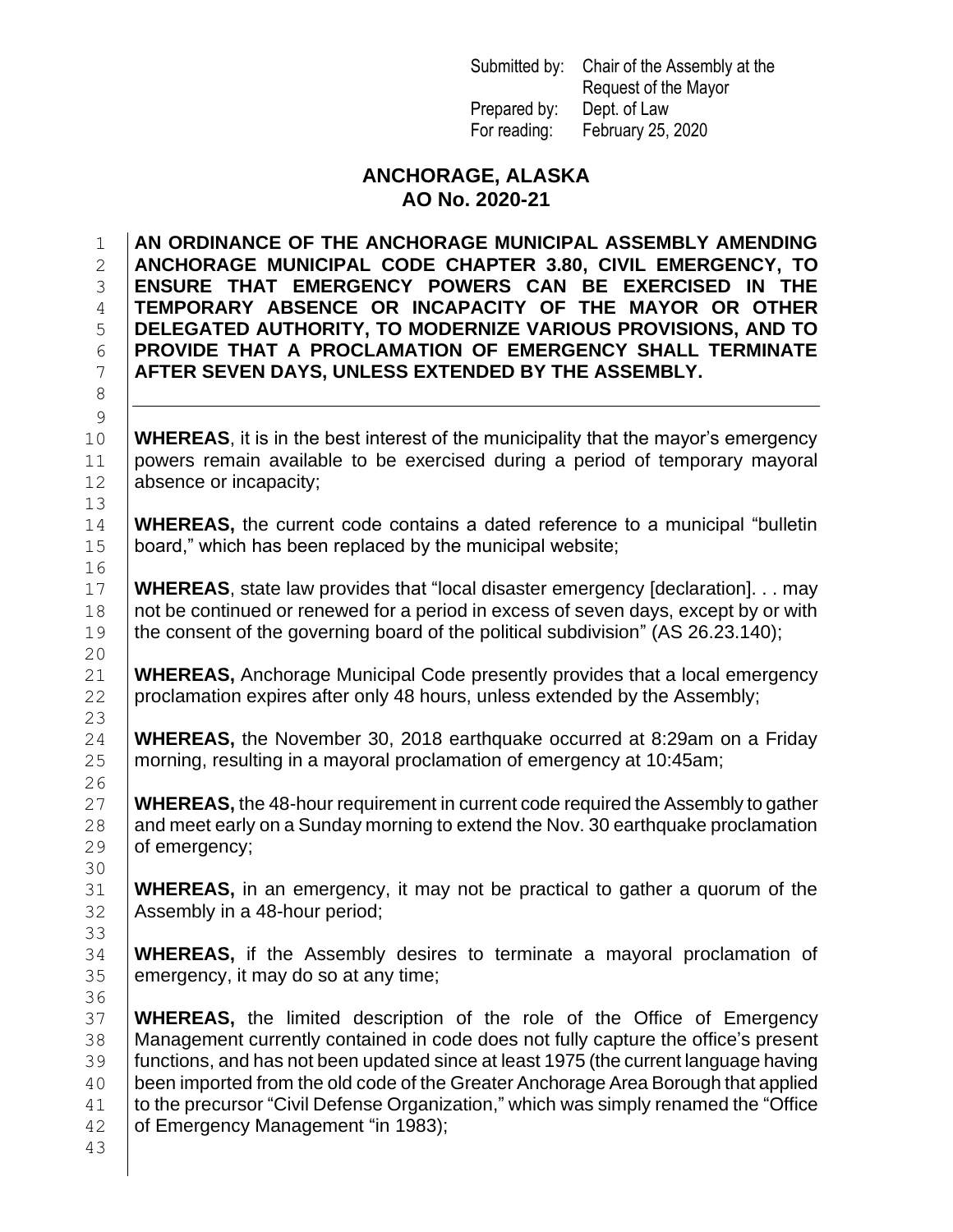**WHEREAS,** certain references in existing code are inappropriately gendered;

 **WHEREAS**, this ordinance would have no significant economic effects; now, therefore:

# **THE ANCHORAGE ASSEMBLY ORDAINS:**

 **Section 1.** Anchorage Municipal Code chapter 3.80 Civil Emergency is hereby amended to read as follows (*the remainder of the chapter is not affected and therefore not set out)*:

# **3.80.010 Office of emergency management.**

14 There is established an office of emergency management for the municipality **as an agency of that government, to be composed of the mayor and such**   $\vert$  other persons as the mayor[HE] may appoint. The mayor shall appoint an **Example 2** emergency management director or may serve in the capacity and appoint a **Staff to serve at the pleasure of the mayor.** 

 The office of emergency management, and all officers and employees of the **municipality, together with those volunteer forces enrolled to aid them prior to Fig. 22** or during a disaster, shall constitute the office of emergency management as **provided by law.** 

 [THE PURPOSE OF THE OFFICE OF EMERGENCY MANAGEMENT IS TO 26 | PROVIDE AN ORDERLY MEANS FOR PLANNING TO MEET 27 | EMERGENCIES THREATENING LIFE OR PROPERTY.

29 The functions and responsibilities of the Office Emergency Management shall include the following:

- 32 | A. Establish and maintain an emergency management program and **J** organization and coordinate emergency operations.
- 35 | <u>B. Develop and implement emergency plans for emergency management</u> **Fig. 20.33** and emergency resource management in accordance with federal, state **and local requirements.**
- 39 C. Develop and maintain an Emergency Operations Plan (EOP) and All-Hazard Mitigation Plan.
- **D.** Coordinate emergency management efforts with all departments, incorporated cities, neighboring jurisdictions, and with other appropriate local, regional, state, federal, tribal, quasi-governmental, and nongovernmental agencies.
- 47 | E. Review all emergency plans and annexes prepared by departments 48 and submit comments relative to the submitted annex/plans to the appropriate entity.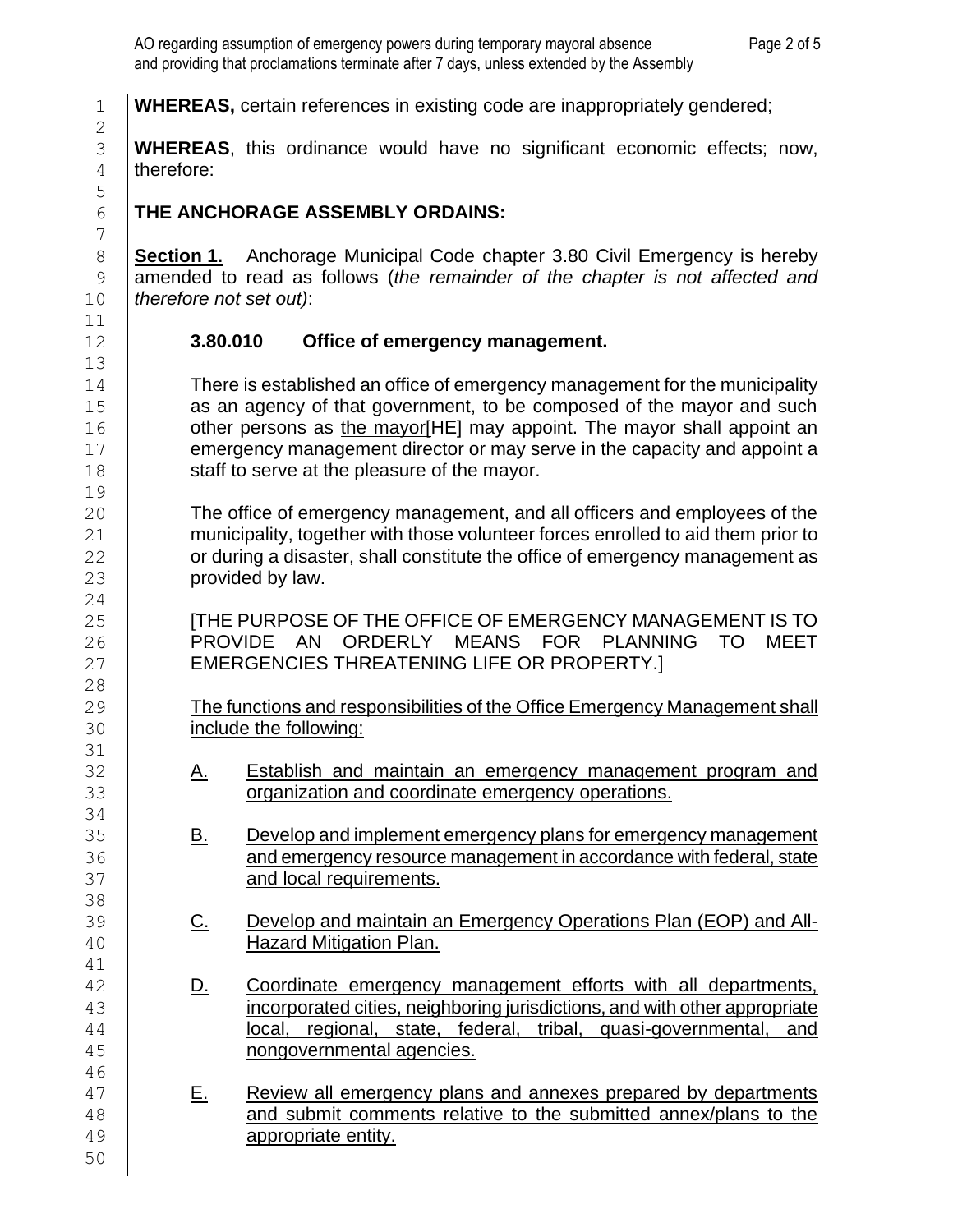| $\mathbf 1$<br>$\mathbf 2$<br>3        | <u>E.</u> | Maintain the Emergency Operations Center (EOC) in a constant state<br>of readiness for coordination of jurisdictional emergency response.                                                                                                                                                                                                                                                                                          |  |
|----------------------------------------|-----------|------------------------------------------------------------------------------------------------------------------------------------------------------------------------------------------------------------------------------------------------------------------------------------------------------------------------------------------------------------------------------------------------------------------------------------|--|
| $\overline{4}$<br>5                    | <u>G.</u> | <b>Provide leadership and primary liaison of disaster recovery operations</b><br>in coordination with departments and State agencies.                                                                                                                                                                                                                                                                                              |  |
| 6<br>7<br>$\,8\,$                      | 旦.        | Participate in disaster drills/exercises conducted, and/or contemplated,<br>by any departments.                                                                                                                                                                                                                                                                                                                                    |  |
| $\mathcal{G}$<br>10<br>11<br>12        | F         | Formulate educational programs that will provide the public with<br>information on how to prepare themselves for and survive disasters and<br>national emergencies.                                                                                                                                                                                                                                                                |  |
| 13<br>14<br>15<br>16<br>17             | <u>J.</u> | Administer and coordinate the domestic security program with<br>department and regional partners to include development of integrated<br>plans for domestic security and management of homeland security<br>grant programs in coordination with municipal and regional partners.                                                                                                                                                   |  |
| 18<br>19<br>20                         | <u>K.</u> | Provide guidance, develop the review processes, and oversee<br>municipal Continuity of Operations Plans.                                                                                                                                                                                                                                                                                                                           |  |
| 21<br>22                               |           | (GAAB 3.20.010; AO No. 83-159)                                                                                                                                                                                                                                                                                                                                                                                                     |  |
| 23<br>24<br>25                         |           | Cross reference— Executive organization, ch. 3.20; office of the mayor, $\S$<br>3.20.010.                                                                                                                                                                                                                                                                                                                                          |  |
| 26<br>27<br>28                         | 3.80.015  | Assumption of emergency powers during a period of<br>temporary mayor absence or incapacity.                                                                                                                                                                                                                                                                                                                                        |  |
| 29<br>30<br>31<br>32<br>33<br>34<br>35 |           | To the extent permitted by law, during the temporary absence or incapacity of<br>the mayor, the mayor's emergency powers shall be assumed by the manager,<br>or a subordinate designated by the mayor. In the absence or incapacity of both<br>the manager and persons designated by the mayor, the mayor's emergency<br>powers shall be assumed by the first individual listed below that is available to<br>exercise the powers: |  |
| 36<br>37                               | <u>A.</u> | Director of the Office of Management and Budget.                                                                                                                                                                                                                                                                                                                                                                                   |  |
| 38<br>39                               | <u>B.</u> | Chief of the Anchorage Fire Department.                                                                                                                                                                                                                                                                                                                                                                                            |  |
| 40<br>41<br>42                         | <u>C.</u> | Director of the Anchorage Health Department.                                                                                                                                                                                                                                                                                                                                                                                       |  |
| 43<br>44                               | <u>D.</u> | Director of the Department of Maintenance and Operations.                                                                                                                                                                                                                                                                                                                                                                          |  |
| 45                                     | <u>E.</u> | Director of the Department of Project Management & Engineering.                                                                                                                                                                                                                                                                                                                                                                    |  |
| 46<br>47                               | <u>E.</u> | <b>Chief Fiscal Officer.</b>                                                                                                                                                                                                                                                                                                                                                                                                       |  |
| 48<br>49<br>50                         | <u>G.</u> | The assembly-confirmed head of a general-government municipal<br>department with the longest total period of continuous service as                                                                                                                                                                                                                                                                                                 |  |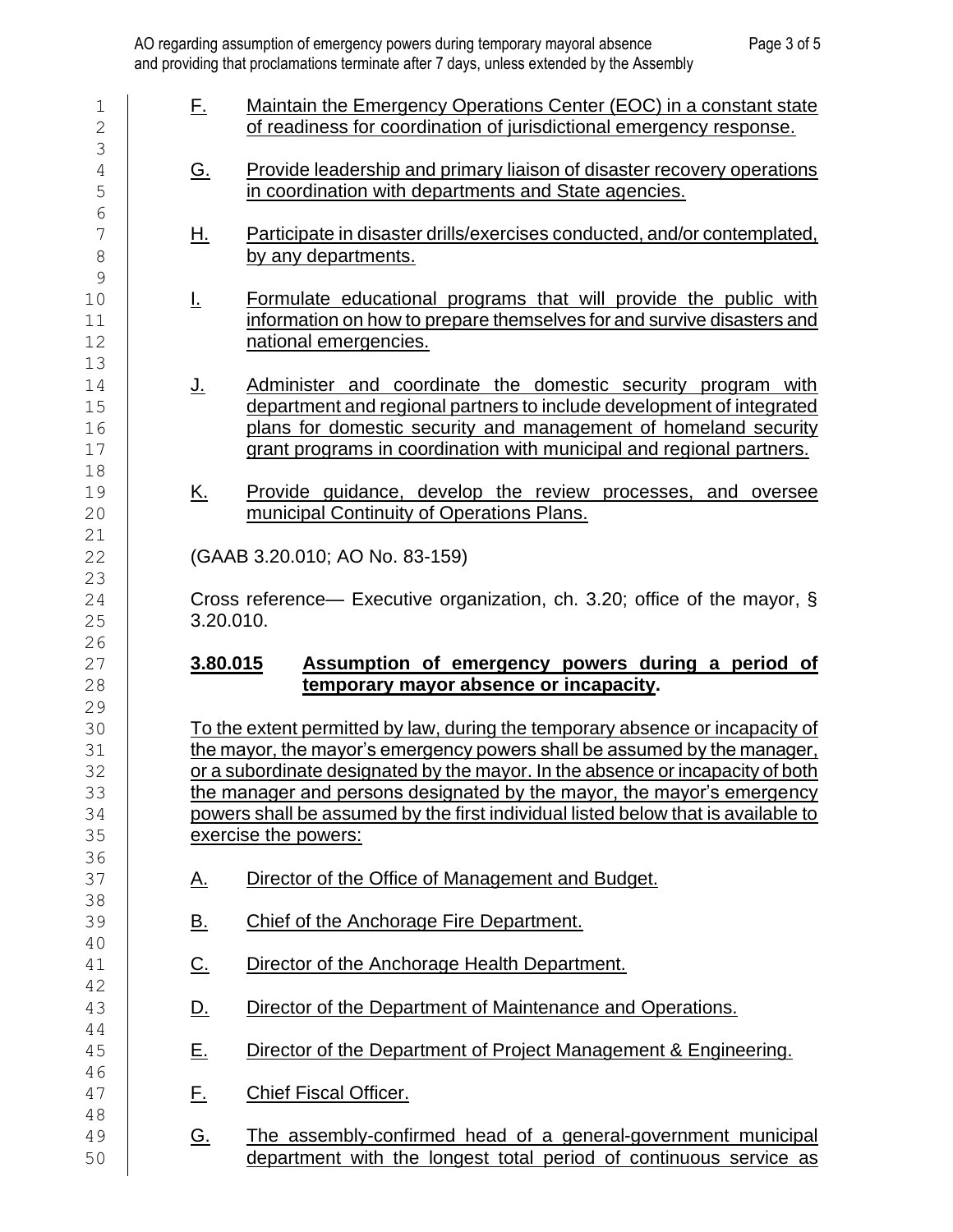1 | department head, excluding the Chief of the Anchorage Police **Department and the Municipal Attorney.** If more than one assembly- confirmed head of a general-government municipal department shall 4 | have the same total period of continuous service as department head, **Example 2** emergency powers shall be assumed by the head of the department with the greater number of employees. 8 Charter reference— Municipal manager assumes duty of mayor, § 5.03(c). **3.80.020 Succession to office of [MAYOR AND] acting mayor. If the office of acting mayor becomes vacant, or if the [MAYOR AND] acting** 13 mayor is [ARE] absent or unable to perform the duties of the office of acting **mayor, the order of interim succession shall be determined as follows:**  16 A. The assembly member with the longest total period of tenure in office **Shall assume the office of acting mayor.**  19 B. If more than one assembly member shall have the same total period of **tenure in office, that assembly member who received the largest number of votes at the last election at which such assembly members**  were elected shall assume the office of acting mayor. (AO No. 114-76) 26 | **ICHARTER REFERENCE— MUNICIPAL MANAGER ASSUMES DUTY OF**  MAYOR, § 5.03(C).] Charter reference – Chair of the Assembly becomes acting mayor when office of the mayor is vacant, § 7.02(c). **3.80.030 Definitions.**  The following words, terms and phrases, when used in sections 3.80.040 **through 3.80.090, shall have the meanings ascribed to them in this section, except where the context clearly indicates a different meaning: \* \* \* \* \* \* \* \* \*** *Intoxicating liquor* means whiskey, brandy, rum, gin, wine, ale, porter, beer and all other spirituous, vinous, malt and other fermented or distilled 41 | liquors intended for human consumption and containing more than one percent alcohol by volume. *Mayor* means the mayor or person who has lawfully assumed the **powers and duties of the mayor during a temporary absence or incapacity of the mayor, or the acting mayor.**  (CAC 2.08.100)